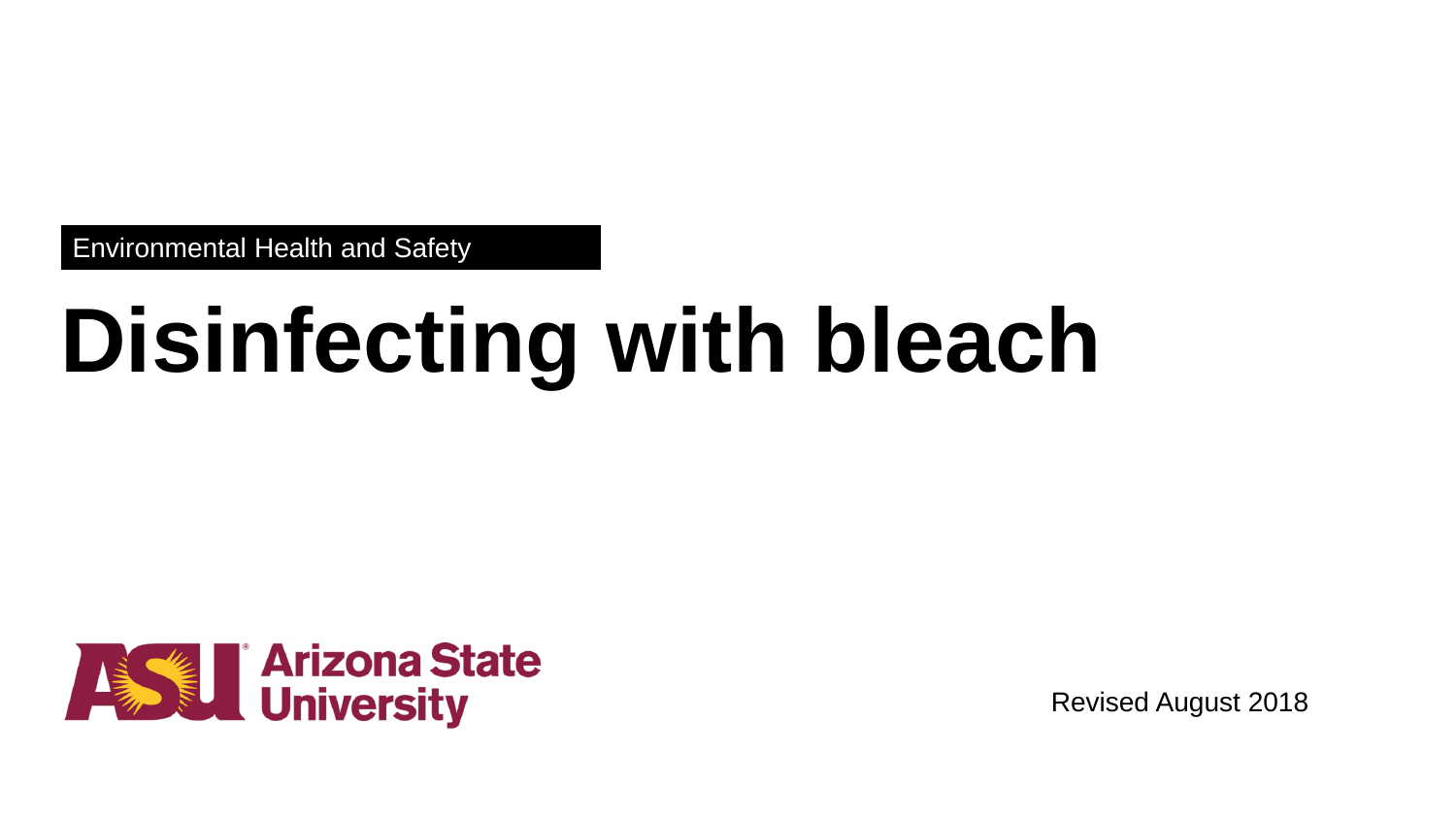## **Benefits of bleach**

Bleach is also known as sodium hypochlorite:

- Broad-spectrum disinfectant against many biohazards.
- Fast-acting.
- The most common disinfectant used at ASU.
- Widely available at a low cost.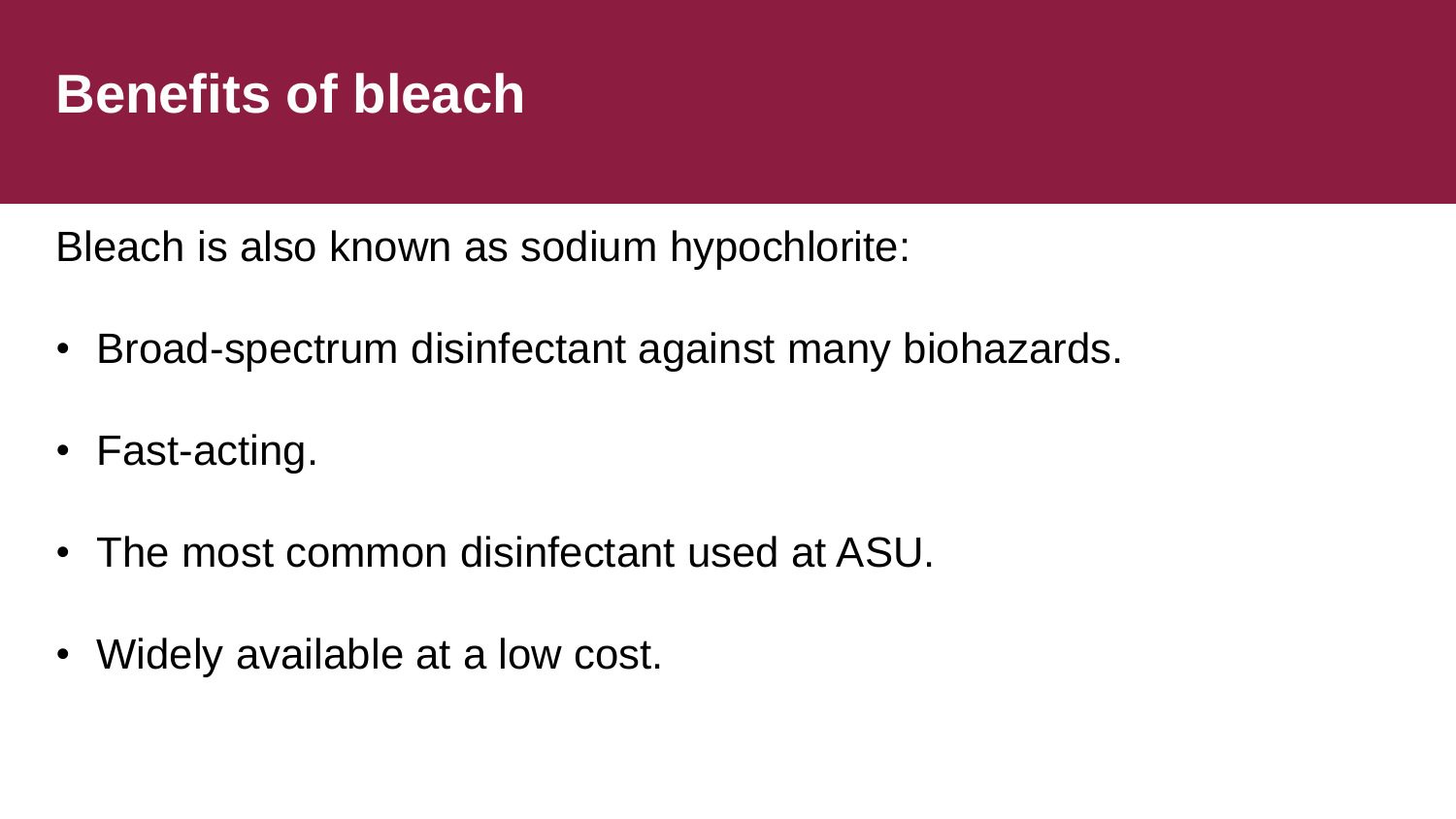

- Diluted bleach solutions, such as 10 percent bleach in water, rapidly breakdown and quickly lose effectiveness.
- Most household bleaches contain 5.25 percent sodium hypochlorite.
- Shelf life is one year when stored at room temperature.
- Store in cool, dark conditions to protect from sunlight.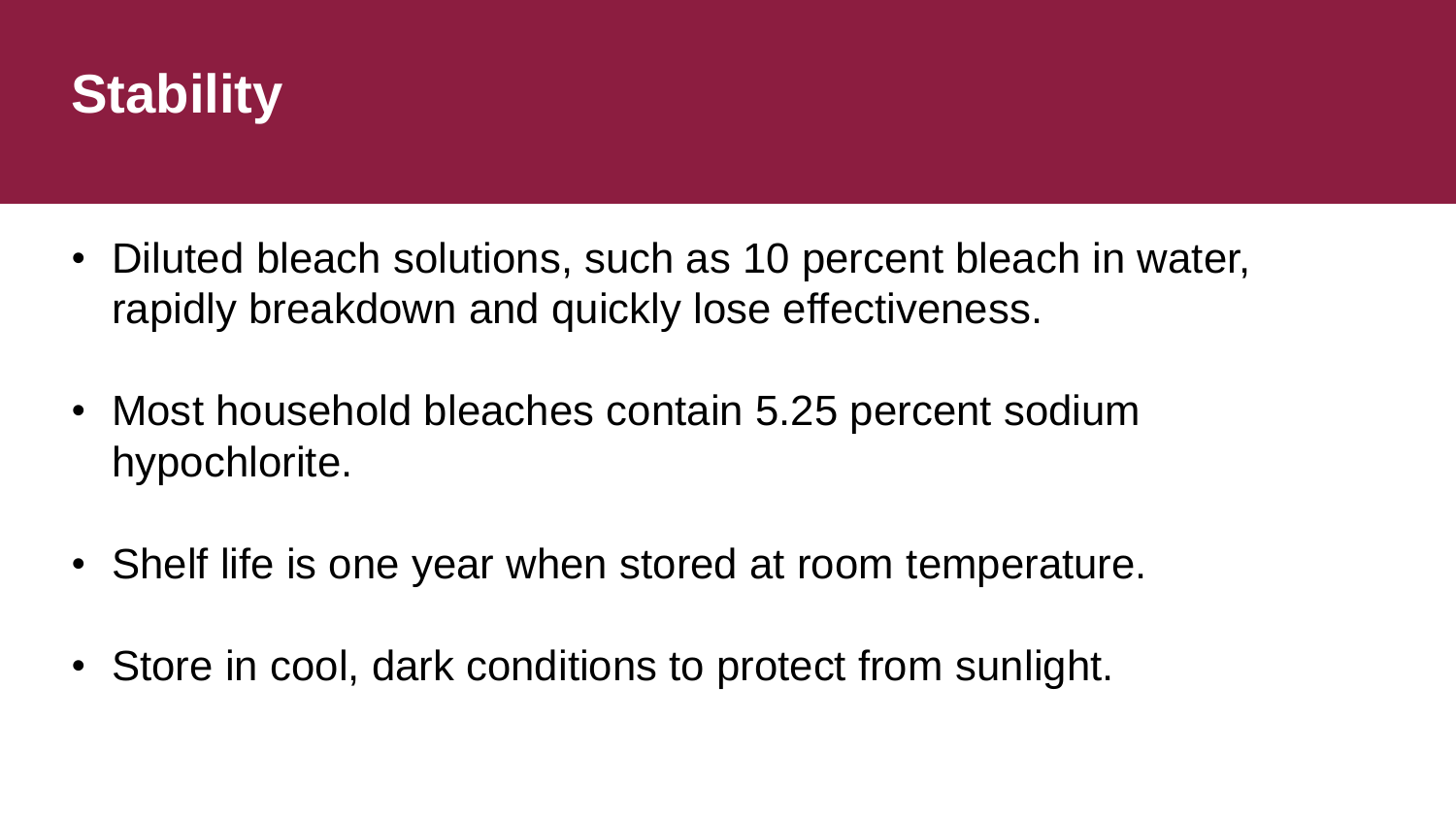## **Effectiveness**

Always check the sodium hypochlorite concentration on the label:

- Household bleach contains 5.25 to 6.15 percent sodium hypochlorite, or 52,500–61,500 ppm available chlorine.
- A 5.25 percent stock when diluted to 10 percent in water will yield a 5,250 ppm or a 0.53% hypochlorite solution.

Verify if bleach is effective for the material to be disinfected because different organisms have different requirements:

- 100 ppm of chlorine will kill ≥99.9% of *Bacillus atrophaeus* spores within five minutes.
- 100 ppm of free chlorine inactivates 10<sup>6</sup> to 10<sup>7</sup> Staphylococcus aureus, Salmonella choleraesuis, and *Pseudomonas aeruginosa* in less than10 minutes.
- Higher concentrations of 1,000 ppm or more of chlorine are required to kill *Mycobacterium tuberculosis.*
- Low concentrations of 25 to 500 ppm of chlorine are effective against mycoplasma and vegetative bacteria.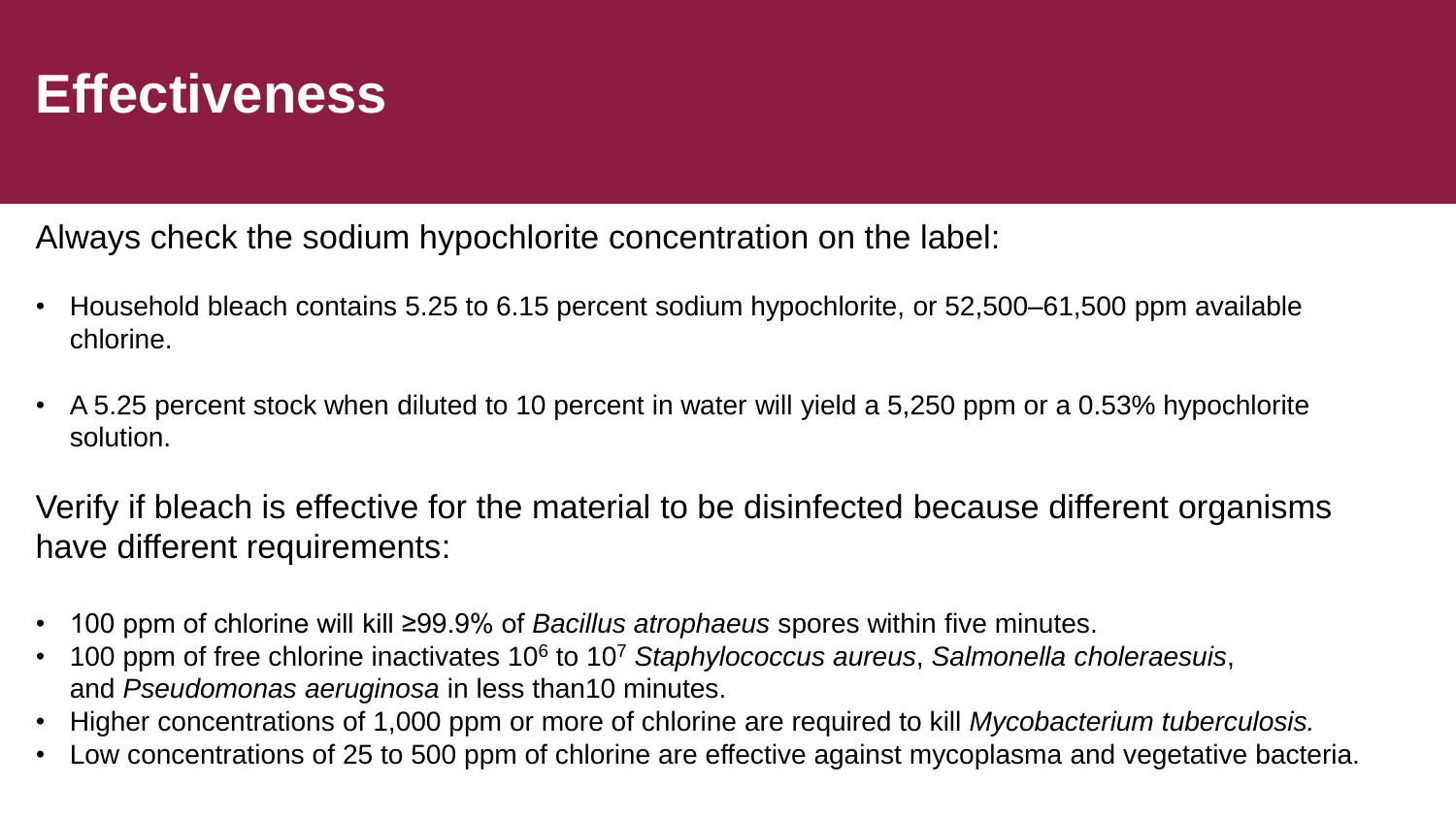## **Preparation**

**Always** prepare bleach solutions fresh before use.

For a 1:10 dilution, or 10 percent solution, mix one part bleach in nine parts water:

- 1. Work in a well-ventilated area.
- 2. Wear PPE consisting of a lab coat, eye protection and gloves.
- 3. Use cold water to prevent chemical decomposition.
- 4. Label and date solution with preparation date and initials and discard after use.
- 5. Remove PPE including gloves and wash hands thoroughly.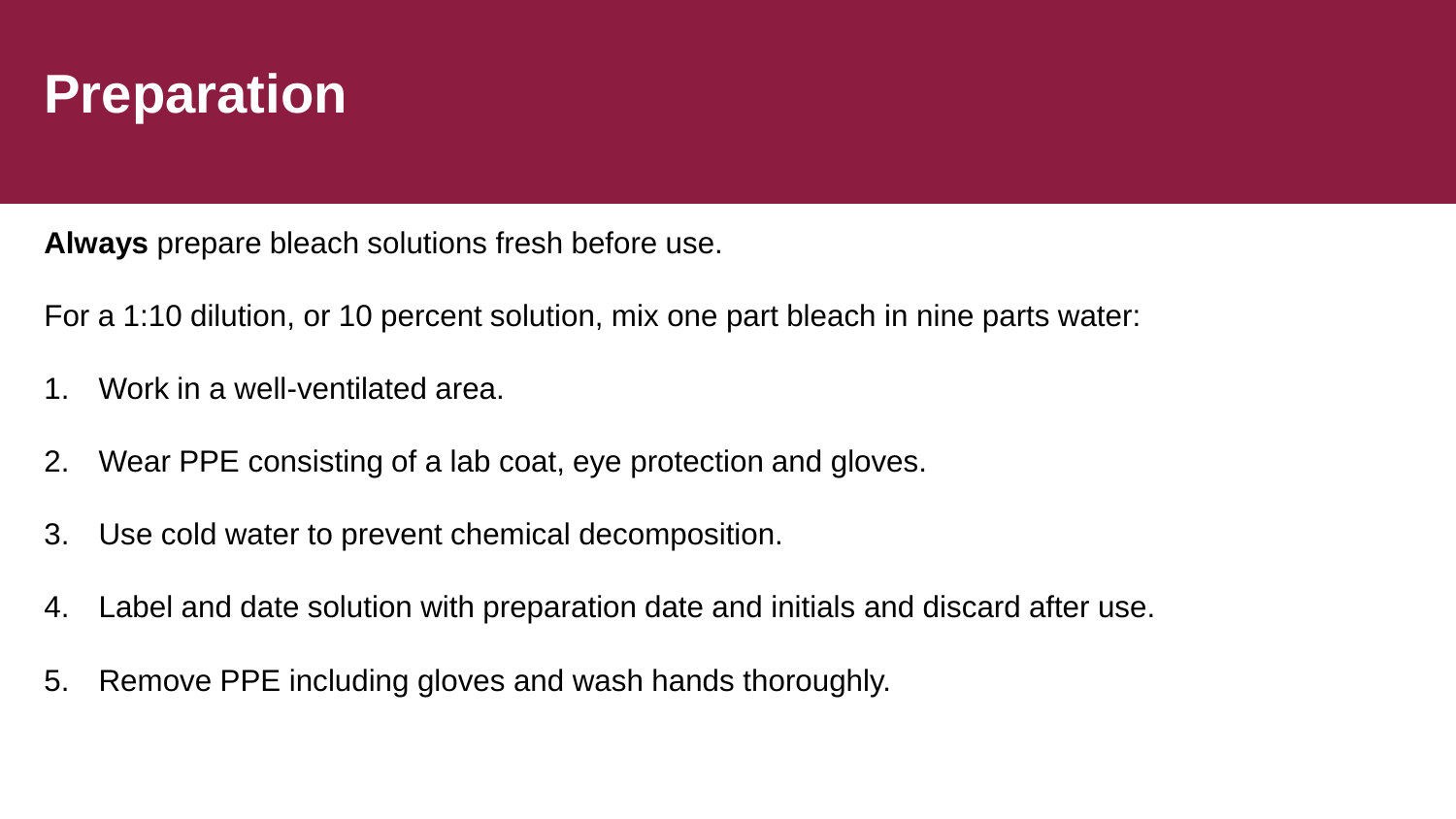

- Bleach solutions are classified as an irritant and a corrosive.
- Chlorine solutions should never be mixed or stored with cleaning products containing ammonia, ammonium chloride or phosphoric acid.
- Know where the nearest eyewash station and emergency shower are located when working with bleach.
- Review the Safety Data Sheet.
- Undiluted bleach liberates a toxic gas when exposed to sunlight.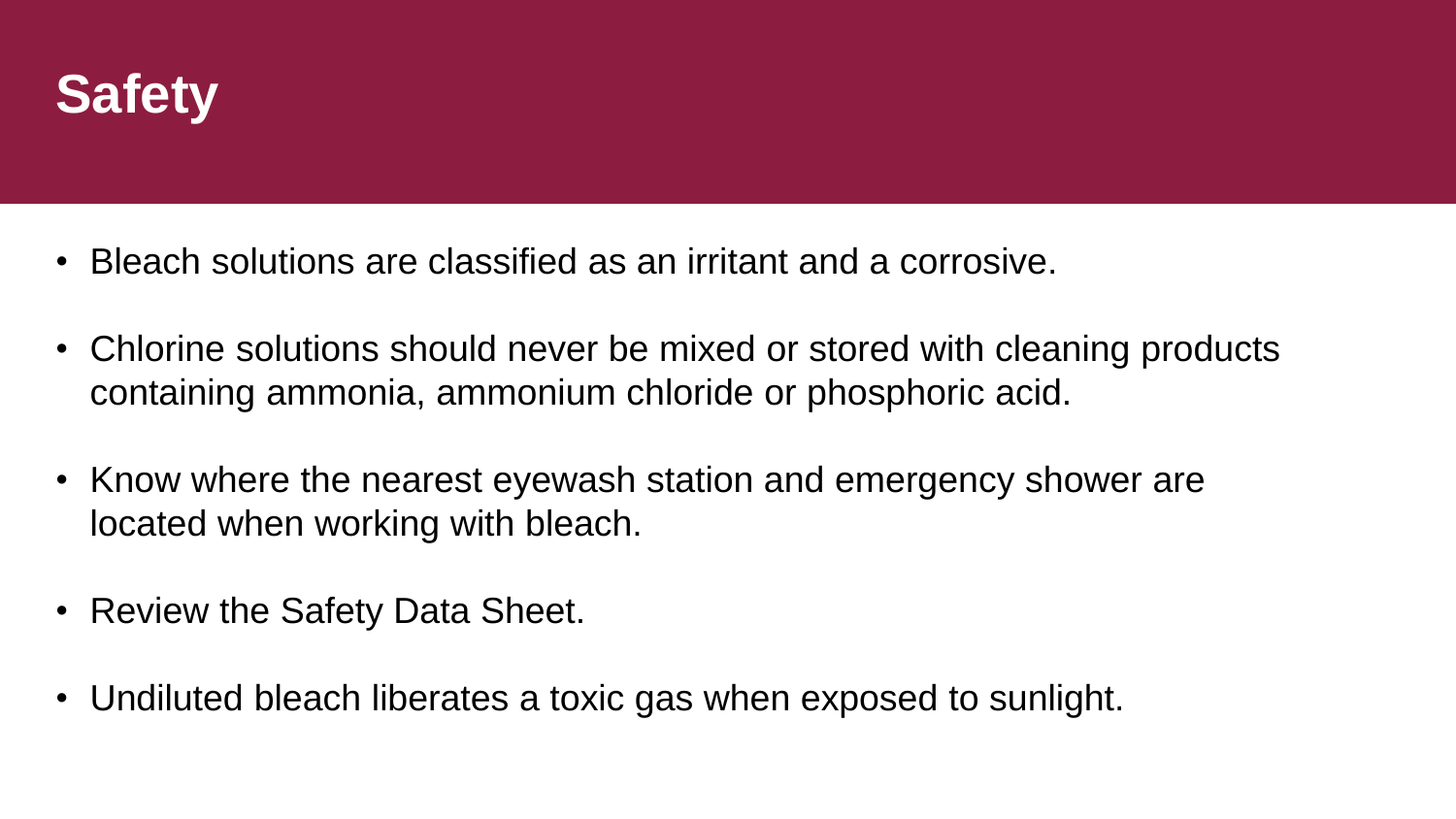## **Incident response**

- Avoid touching the eyes and skin when working with bleach.
	- Contact with bleach solutions can cause eye or mucous membrane irritation and burns.
	- If bleach gets into the eyes, immediately rinse with water for at least 15 minutes.
	- If skin comes in contact with bleach, rinse with lukewarm water for at least five minutes.
- Contact with chlorine gases from bleach can cause nausea, eye irritation, tearing, headache and shortness of breath.
	- If ingested or inhaled, move to fresh air and seek medical attention immediately.
- When exposure to bleach or any hazardous materials occurs in the lab, notify the principal investigator and consider consulting with a medical professional.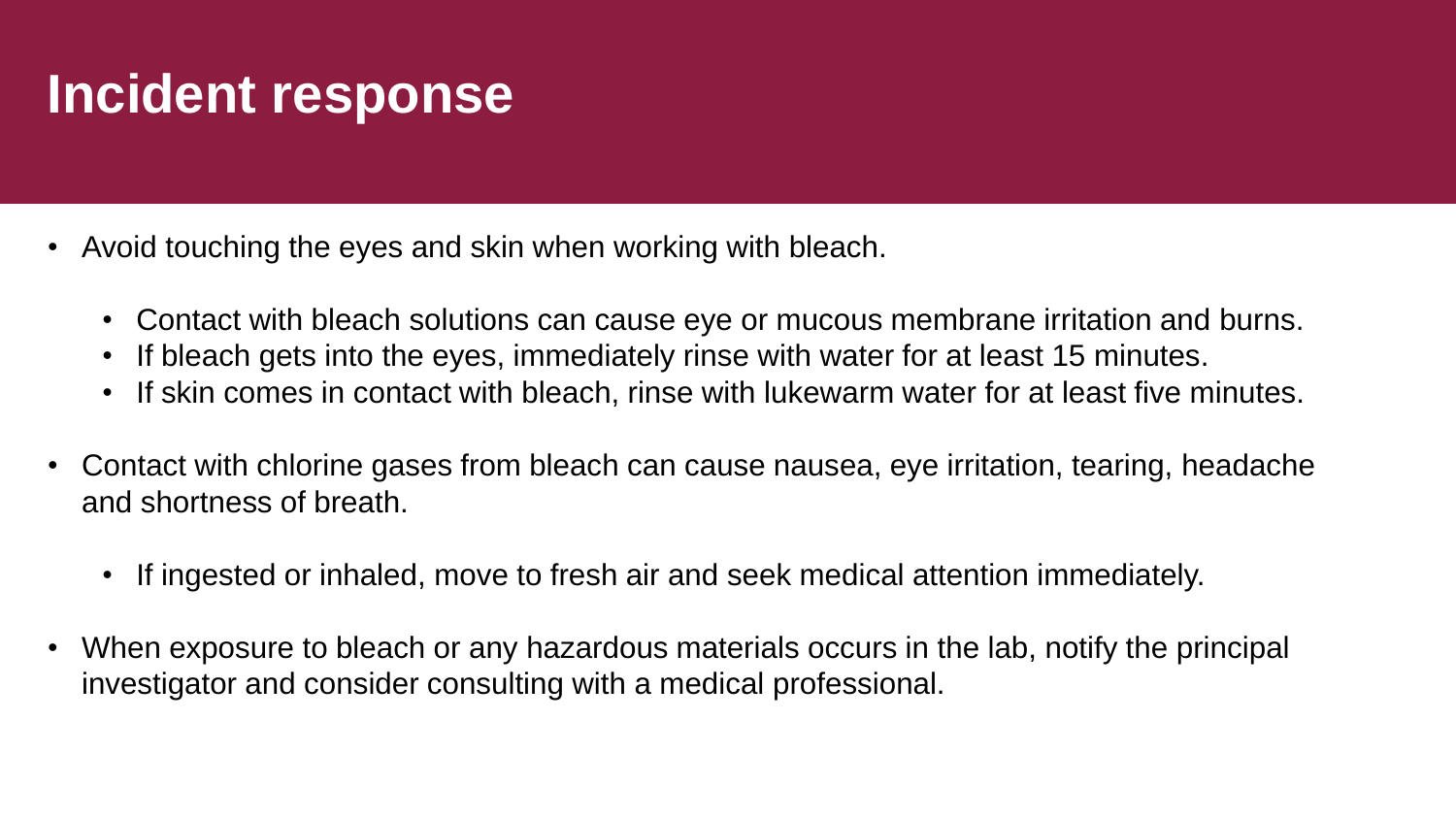## **Important considerations**

## **Bleach**

• Can be inactivated by organic matter such as tissue, soils and other carboncontaining residues at various stages of decomposition.

• Can discolor, fade or weaken fabrics and plastics.

• Is corrosive to metals at concentrations greater than 500 ppm.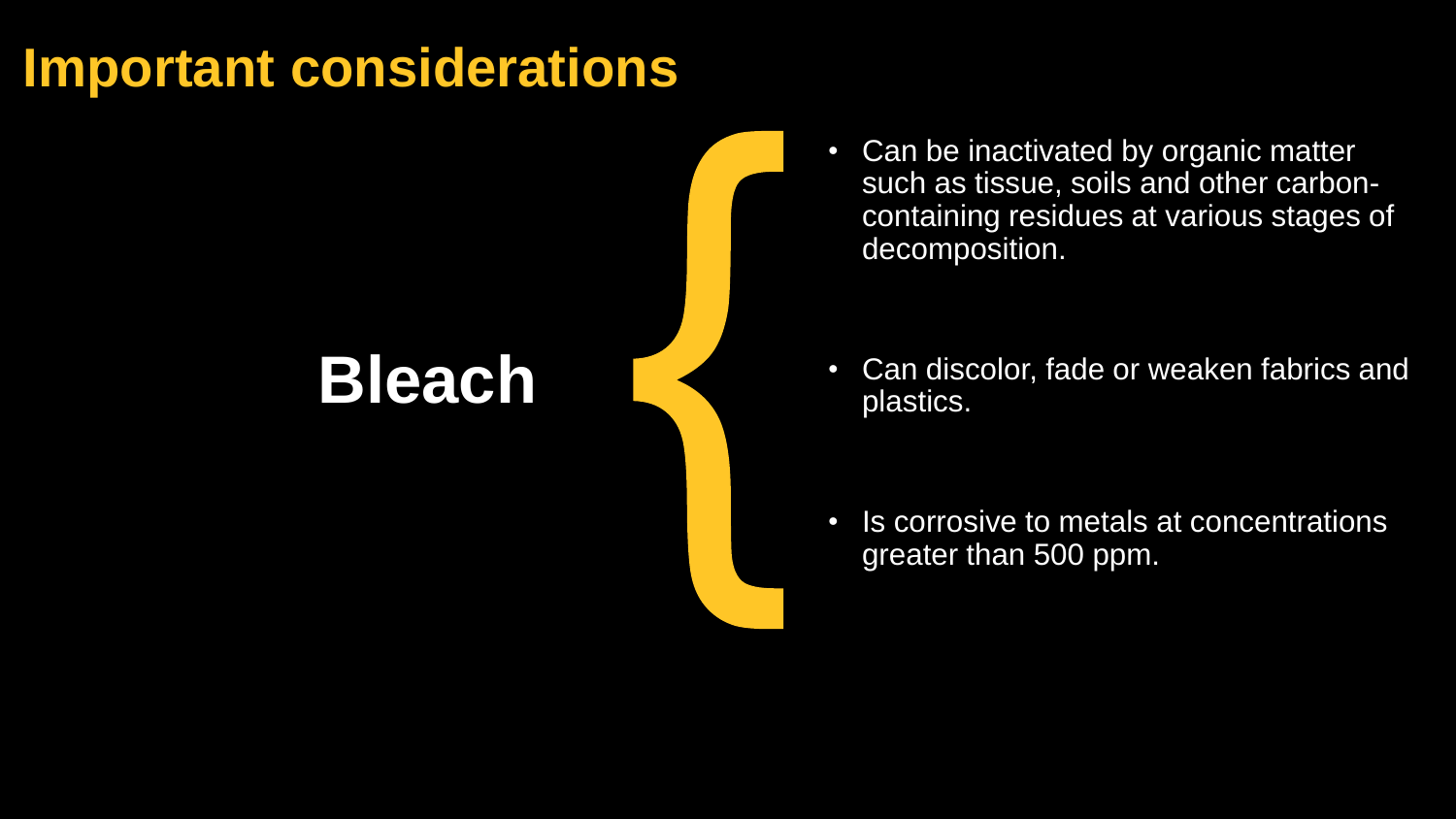## **Bleaching metal surfaces**

- Recalling that a standard diluted working solution is about 5000 ppm in the lab, if used on laboratory equipment with metal surfaces such as biological safety cabinets, be sure to wipe with 70 percent ethanol to remove residue after application.
	- See ASU's Biosafety Cabinet Decontamination Guidelines: [asu.edu/ehs/documents/asu-bsc-decontamination.pdf.](https://www.asu.edu/ehs/documents/asu-bsc-decontamination.pdf)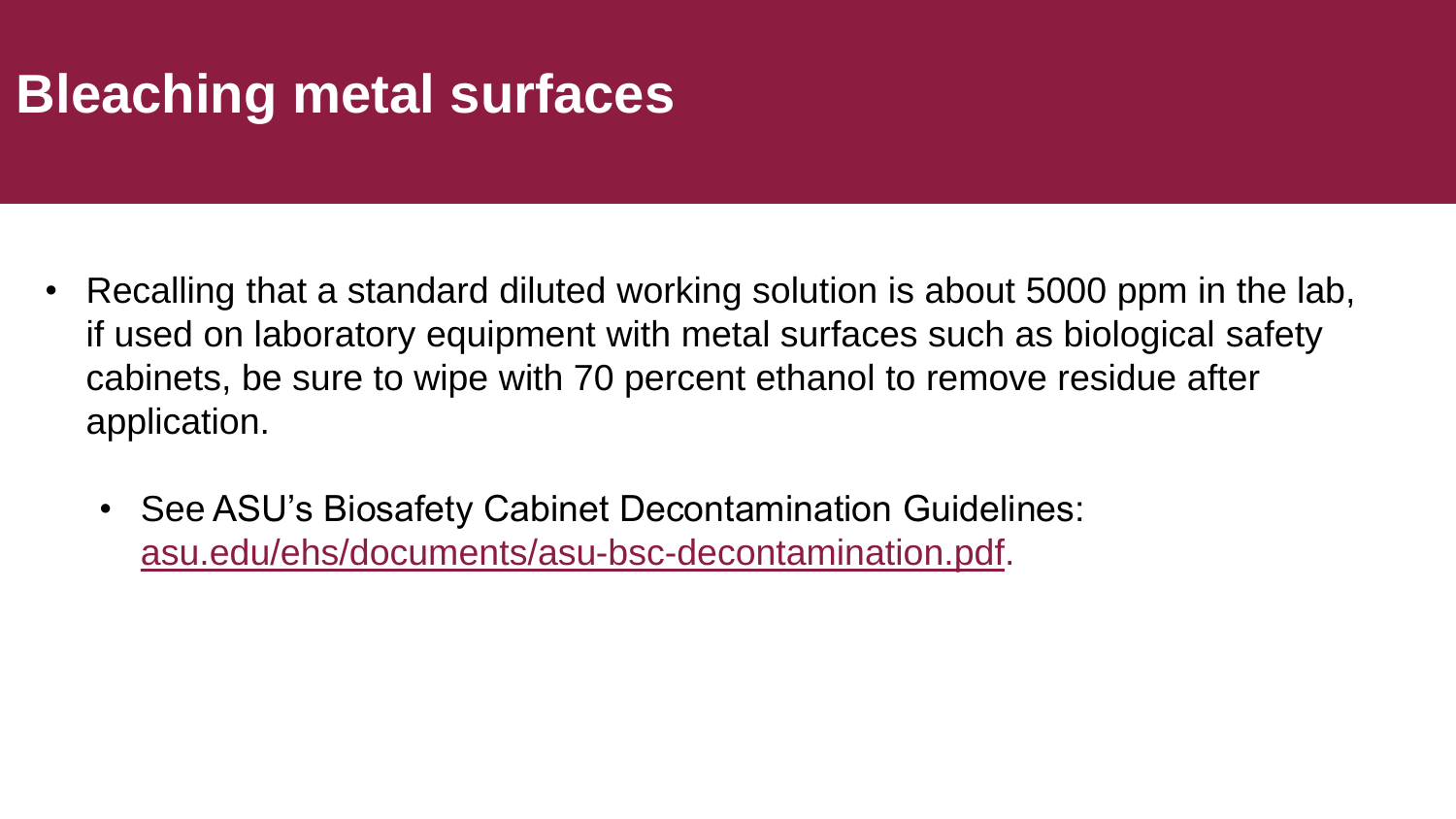## **Hazardous waste collection**

Collect liquid waste in a clean, compatible container:

- 1. Label the container "Hazardous Waste."
- 2. Remove funnels and close the container when not in use.
- 3. Attach a completed hazardous waste tag.
- 4. Store in secondary containment in the same room where generated.
- 5. When two-thirds full, request a hazardous waste pickup at [links.asu.edu/wastepickup.](http://links.asu.edu/wastepickup)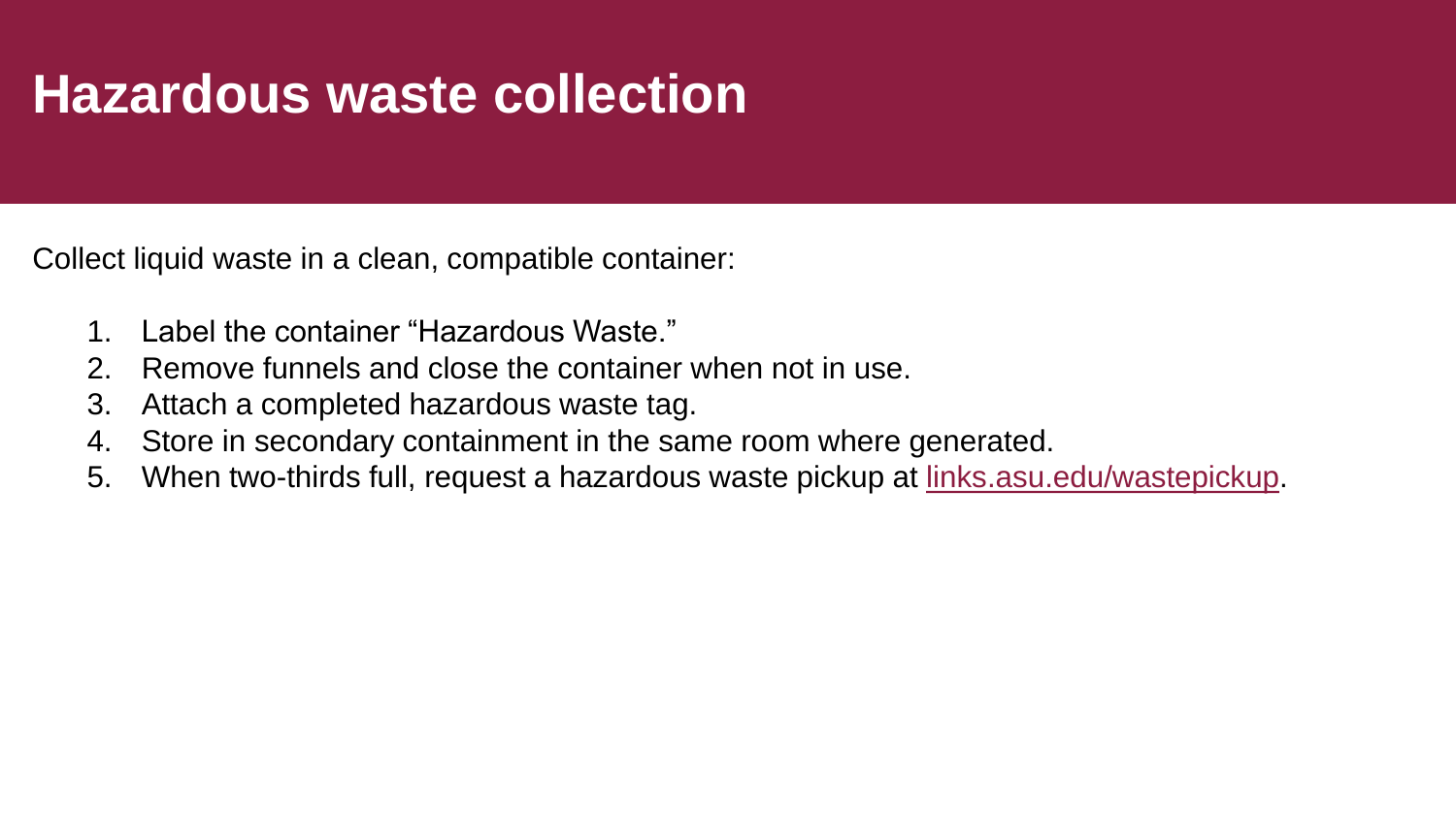## **Hazardous waste disposal**

- Chemicals that are corrosive, ignitable, reactive or toxic pose substantial or potential threats to public health or the environment.
- Consider **all** chemical waste to be a hazardous waste and **do not** pour down the drain or put in the trash.
	- Approval must be received from EHS prior to drain disposal.
- Never autoclave bleach.

**For waste disposal information visit: [cfo.asu.edu/waste-mgmt-and-shipping.](https://cfo.asu.edu/waste-mgmt-and-shipping)**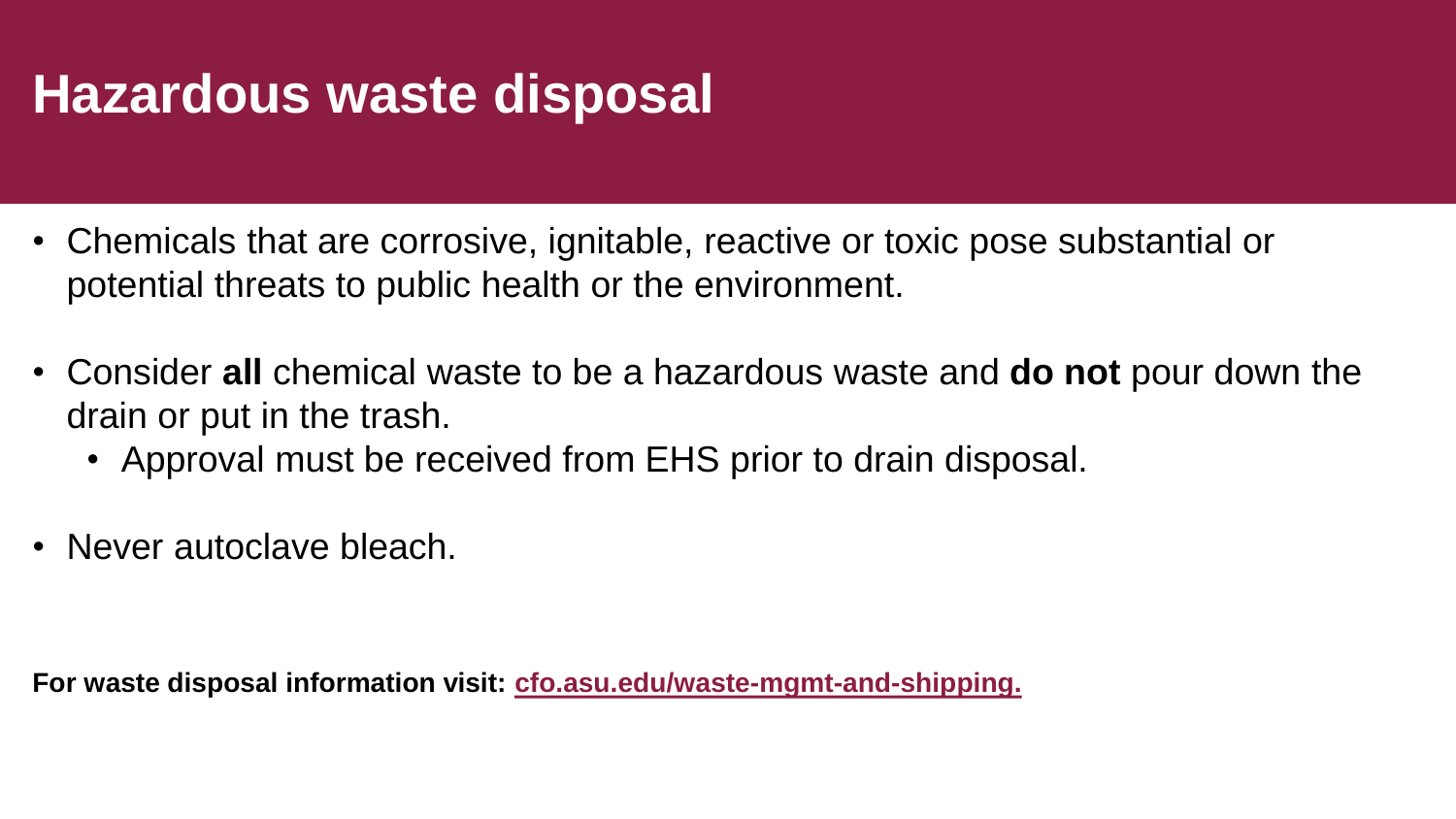#### **References**

ASU Biological Safety Manual [asu.edu/ehs/documents/biosafetymanual.pdf](https://www.asu.edu/ehs/documents/biosafetymanual.pdf)

World Health Organization Laboratory Biosafety Manual [who.int/csr/resources/publications/biosafety/Biosafety7.pdf](http://www.who.int/csr/resources/publications/biosafety/Biosafety7.pdf)

Selected EPA-Registered Disinfectants [epa.gov/pesticide-registration/selected-epa-registered-disinfectants](https://www.epa.gov/pesticide-registration/selected-epa-registered-disinfectants)

Protecting Workers Who Use Cleaning Chemicals [osha.gov/Publications/OSHA3512.pdf](https://www.osha.gov/Publications/OSHA3512.pdf)